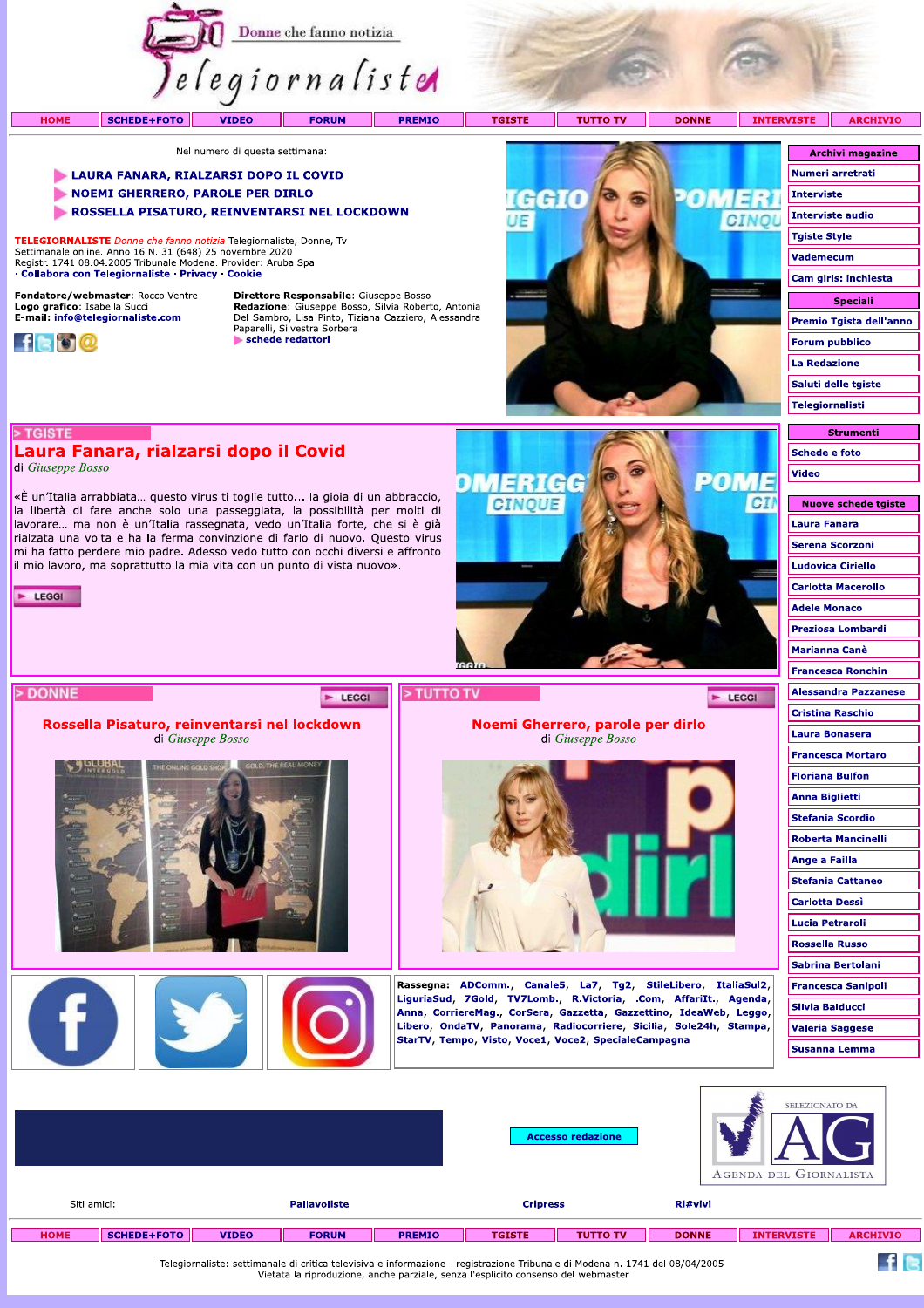

di Giuseppe Bosso

Transmissione de la ministration de la ministration de la ministration de la ministrational di Giuseppe Bosso<br>
Incontriamo Laura Fanara. Dagli esordi nella natia Sicilia all'approdo a<br>
Mediaset, passando per Telelombardia. molti, se non fossi stata sempre così testarda e determinata, forse non ce l'avrei fatta».

#### Ha avuto modo di vivere in prima persona il virus che ha sconvolto le nostre vite: questo ha influito nel suo modo di trattare l'argomento dal punto di vista giornalistico?

«Non ho cambiato il mio modo di parlare del Covid, sono cambiata io. Questo virus mi ha fatto perdere mio padre, ma un dolore così profondo stravolge tutta la vita di una persona. Adesso vedo tutto con occhi diversi e affronto il mio lavoro, ma soprattutto la mia vita con un punto di vista nuovo, ferito, ma ancora più forte e sensibile».

#### Al di là della sua esperienza personale, quale crede sia il ritratto dell'Italia alle prese con la pandemia?

«È un'Italia arrabbiata... questo virus ti toglie tutto... la gioia di un abbraccio, la libertà di fare anche solo una passeggiata, la possibilità per molti di lavorare... ma non è un'Italia rassegnata, vedo un'Italia forte, che si è già rialzata una volta e ha la ferma convinzione di farlo di nuovo».

#### Dall'informazione sportiva alla cronaca, come ha vissuto questo passaggio?

«In modo sereno. La mia passione è sempre stata lo sport, ma ho iniziato a

22 anni facendo cronaca, spettacolo, sport... "per fare bene questo lavoro devi sapere fare tutto" mi disse il mio direttore di allora e lo ringrazierò sempre per questo. Quando dopo tanti anni di sport sono passata alla all news di Tgcom24 e poi all'informazione di Pomeriggio 5, l'ho vissuta come un'evoluzione... l'ho fatto<br>con più esperienza e 10 anni in più, sono stata contenta». **Califinformazione sportiva alla cronaca, come ha vissuto questo<br>
sanggio?**<br>
Ela sua passione è sempre stata lo sport, ma ho iniziato a<br>
carmi faceboot comeza, spettacolo, sport... "ber fare bene questo lavoro devi sapere

#### elelombargia a Tgcom: riguardando indietro in cosa pensa di essere cambiata e cosa eventualmente non rifarebbe?

«Milano e questi 10 anni hanno cambiato la mia vita. Nel 2010 è arrivata in Lombardia una ragazza con un grande entusiasmo e la voglia di coronare un sogno facendolo diventare la sua quotidianità. Questa città e le persone che hanno creduto e credono ancora oggi in me, mi hanno permesso di diventare una donna grata... perché avere la possibilità di fare ciò che si ama non è un regalo concesso a tutti. Qui ho perso il mio papà e con lui il mio cuore, ma è comunque qui che giorno dopo giorno sto ritrovando la forza di andare avanti e ricominciare a sorridere. Oggi sono sicuramente una persona più matura, consapevole e con tanti angoli un bel po' smussati da alcuni colpi della vita molto duri

La notizia che vorrebbe dare nel 2021.<br>- «Non ho dubbi. Non dimenticherò mai il giorno in cui ho dato in diretta la notizia della Pandemia... ogni giorno si danno tante notizie, ma questa non è come le<br>- altre. Ho dovuto d

| <b>HOME</b> | LEOTO | <b>VIDEO</b> | <b>FORUM</b> | PREMIC | <b>TOTOTE</b><br>ю. | O TV<br>וטז | <b>DONNE</b> | <b>ARC'</b> |
|-------------|-------|--------------|--------------|--------|---------------------|-------------|--------------|-------------|
|             |       |              |              |        |                     |             |              |             |

TERGIOF AND TELEGIOF ATHEFT SECONDET SECONDER ENDERGE SECONDISTE: SECONDISCE: SECONDISCE: SECONDISCO E INCORDI<br>Vietata la riproduzione, anche parziale, senza l'esplicito consenso del webmaster



 $f$  is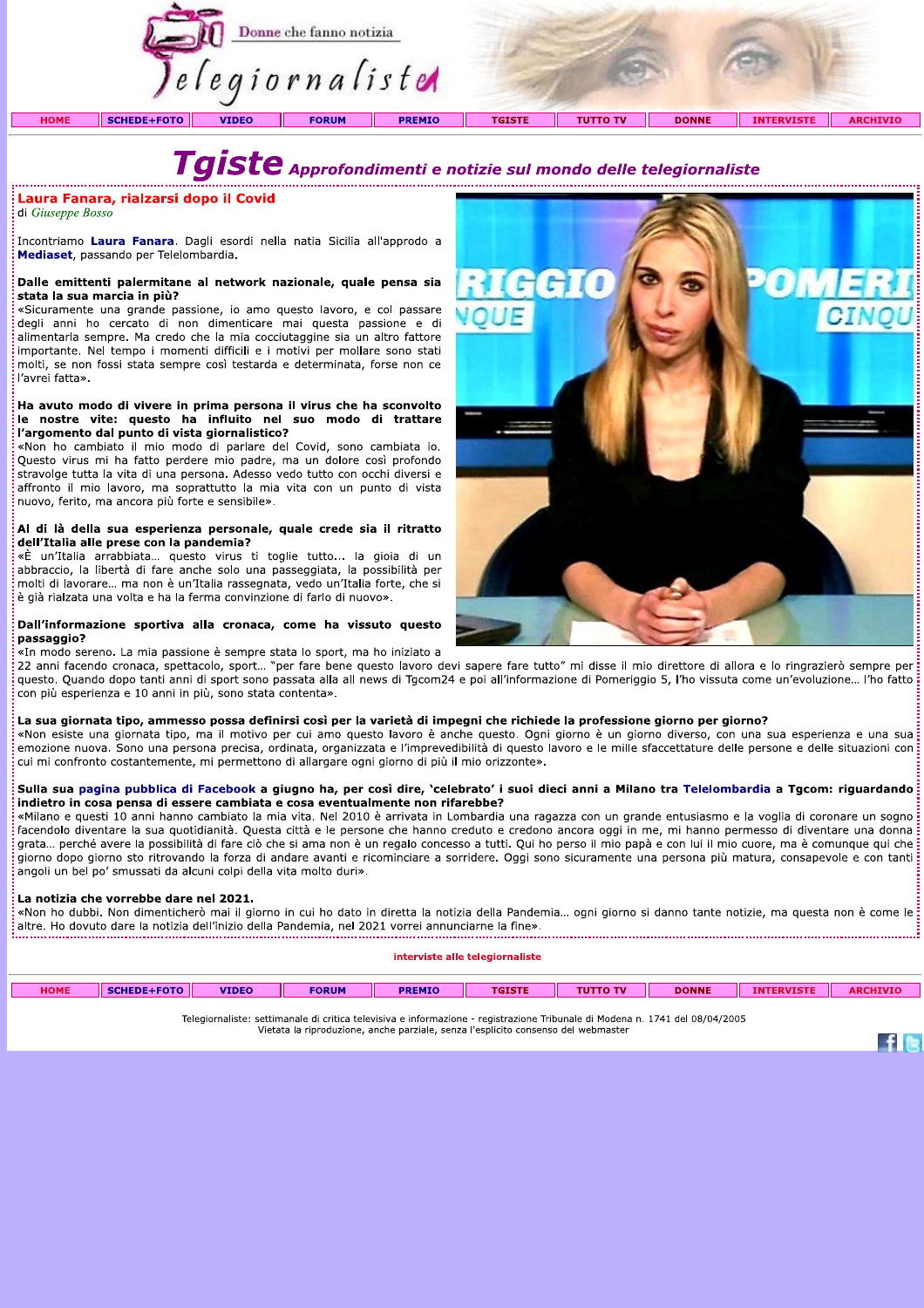



## Noemi Gherrero, parole per dirlo

di Giuseppe Bosso

Incontriamo Noemi Gherrero, conduttrice da qualche settimana della trasmissione Le parole per dirlo, viaggio nella lingua italiana per raccontare il nostro modo di parlare nei suoi aspetti più vitali e concreti, insieme a Giuseppe Patota e Valeria Della Valle.

#### Noemi grazie della disponibilità: anzitutto le sue prime impressioni su Le parole per dirlo e come sta vivendo questa esperienza?

«Le prime tre puntate sono andate molto bene. Siamo partiti con temi e volti fortissimi: dal linguaggio televisivo con Augias a quello politico con Carofiglio. Siamo tutti molto soddisfatti».

#### Un'esperienza diversa da quelle che finora ha affrontato, anche come attrice e come modella: con quale spirito si è cimentata in questa nuova esplorazione, per così dire?

«In realtà la conduzione non mi è nuova anche se ho sempre lavorato su eventi live da unica presentatrice ed affiancato come spalla soprattutto su programmi sportivi. Io sono me stessa. Porto in studio quello che sono senza stress. In trasmissione abbiamo più mondi che si incontrano, da quello accademico linguistico dei professori a quello dei ragazzi sempre curiosi e scevri da precostituzioni. Un bel confronto generazionale in cui mi infilo senza difficoltà».

#### Alla scoperta della lingua italiana, tenendo comunque conto delle varie caratteristiche di ogni territorio: in che modo rapportarsi al pubblico con questa tematica?

«Noi parliamo a tutti perché il messaggio è per tutti. Abbiamo poi sempre dei servizi specifici sui dialetti proprio per tener conto della immensa ricchezza che abbiamo. Esaltiamo le differenze nella unicità del nostro essere italiani».

#### Lingua italiana che da anni risente non poco di influenze straniere, a partire dal crescente utilizzo di termini anglofoni: state tenendo conto anche di questo nell'organizzazione delle puntate?

«Affrontiamo in ogni puntata il tema degli anglismi e del loro utilizzo nel linguaggio specifico così come parliamo sempre di neologismi e dei motivi per cui il nostro vocabolario è sempre più scarno. Il nostro è sì un programma che fa didattica però l'intento è soprattutto quello di intercettare, catturare quello che è oggigiorno».

#### La realizzazione del programma inevitabilmente risentirà della pandemia che stiamo vivendo: in che modo avete organizzato la produzione?

«Noi siamo già partiti tenendo presente i rischi di una seconda ondata. In studio consideri che siamo tutti distanziati e i ragazzi sono in collegamento. Deduco che se non ci fossero più le condizioni faremo anche l'ospite in collegamento».

## Oltre al programma quali sono i suoi prossimi impegni?

«Sto girando un film a Bologna con un cast meraviglioso. Opera prima di Chiara Sani. Avevo un po' di progetti ma ora cinema e teatro sono piuttosto fermi. 

#### interviste a personaggi | interviste a telegiornalisti

| <b>HOME</b> | <b>SCHEDE+FOTO</b> | <b>VIDEO</b> | <b>FORUM</b> | <b>PREMIO</b> | <b>TGISTE</b>                                                                                                                | <b>TUTTO TV</b> | <b>DONNE</b> | <b>INTERVISTE</b> |  |
|-------------|--------------------|--------------|--------------|---------------|------------------------------------------------------------------------------------------------------------------------------|-----------------|--------------|-------------------|--|
|             |                    |              |              |               | Telegiornaliste: settimanale di critica televisiva e informazione - registrazione Tribunale di Modena n. 1741 del 08/04/2005 |                 |              |                   |  |

Vietata la riproduzione, anche parziale, senza l'esplicito consenso del webmaster